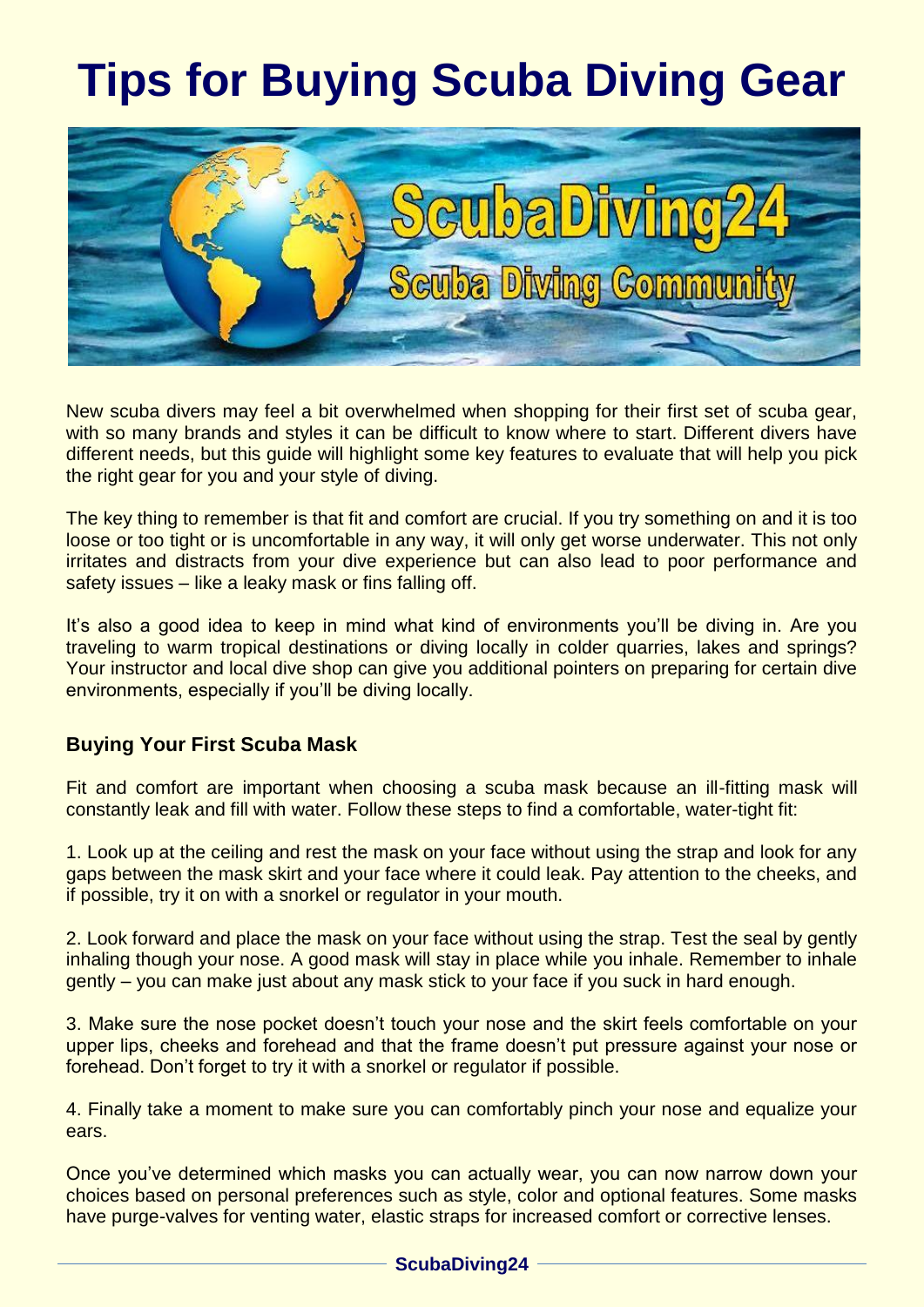### **Buying Your First Snorkel**

When looking for a snorkel, you'll want to find one with a mouthpiece that feels good in your mouth and breathes dryly and easily. Most attempts to keep snorkels dry also make them bulkier to breathe through, so the trick is finding a comfortable compromise between dryness and ease of breathing.

Keep in mind that bigger snorkels will create more drag in the water. Some snorkels feature flexible, corrugated bottom sections to reduce jaw fatigue and some can be rolled up and stuck in a BC pocket when not in use. Check how the snorkel attaches to the mask and make sure the attachment is durable and easy-to-operate. Unless you plan on doing a lot of snorkeling, this one piece of gear you can skimp on. Get a simple, basic model and be done with it.

# **Buying Your First Pair of Scuba Fins**

Pick your scuba diving fins based on comfort and efficiency. A comfortable fin will fit snugly, but not so tightly that you can't wiggle your toes. Make sure that the foot pocket doesn't pinch your toes or bind the arches of your foot and that there aren't any hard parts that dig into your foot when you flex your feet.

A fin's efficiency is largely determined by its size, stiffness and design. Large stiff fins can provide more power per kick but take more energy to use effectively and are better suited for divers with strong leg and hip muscles. Smaller divers and less conditioned divers will be more comfortable with smaller, more flexible fins. These fins won't have the same thrust per kick, but are much easier to kick in. Make sure the buckles and straps are easy to use. Some fins can be outfitted with a spring strap which makes getting them on and off much easier.

There are two broad categories of fins. Full-foot fins are worn with bare feet and open-heel fins are worn with boots. Some divers prefer full-foot fins for their convenience (especially those who boat dive exclusively in calm, tropical destinations), but open-heel fins have their own perks, specifically the boots. Dive boots offer protection while walking on shore and provide additional warmth in the water. If you want open-heel boots, make sure you try them on with your dive boots.

# **Buying Your First Wetsuit**

In order to keep you warm, a wetsuit must fit well and be the appropriate thickness for the dive environment. Wetsuits keep you warm, in part, by preventing water from circulating around your body and robbing it of heat. To achieve this, your wetsuit should fit you snugly without restricting movement or breathing. Any loose areas will allow cold water to flush through the suit and speed heat loss. Zippers on the wrists and ankles of a wetsuit make it easier to get in and out, without losing the tight fit.

Your wetsuit should also be warm enough for the environment you will be diving in. The neoprene foam used to make wetsuits has bubbles of gas inside of it that act as an insulator. The thicker the suit, the more bubbles it has and the more bubbles it has, the more insulated you will be. Here's a guide for choosing the right kind of suit for the water temperatures you dive in:

75-85 F (23,9-29,4 C) – 1/16" (1.6 mm) neoprene, Lycra, Polartec 70-85 F (21,1-29,4 C) – 1/8" (3 mm) neoprene 65-75 F (18,3-23,9 C) – 3/16" (5 mm) neoprene 50-70 F (10,0-21,1 C) – 1/4" (6.5 mm) neoprene 35-65 F  $(1,7-18,3 \text{ C})$  – 3/8"  $(9.5 \text{ mm})$  neoprene, dry suit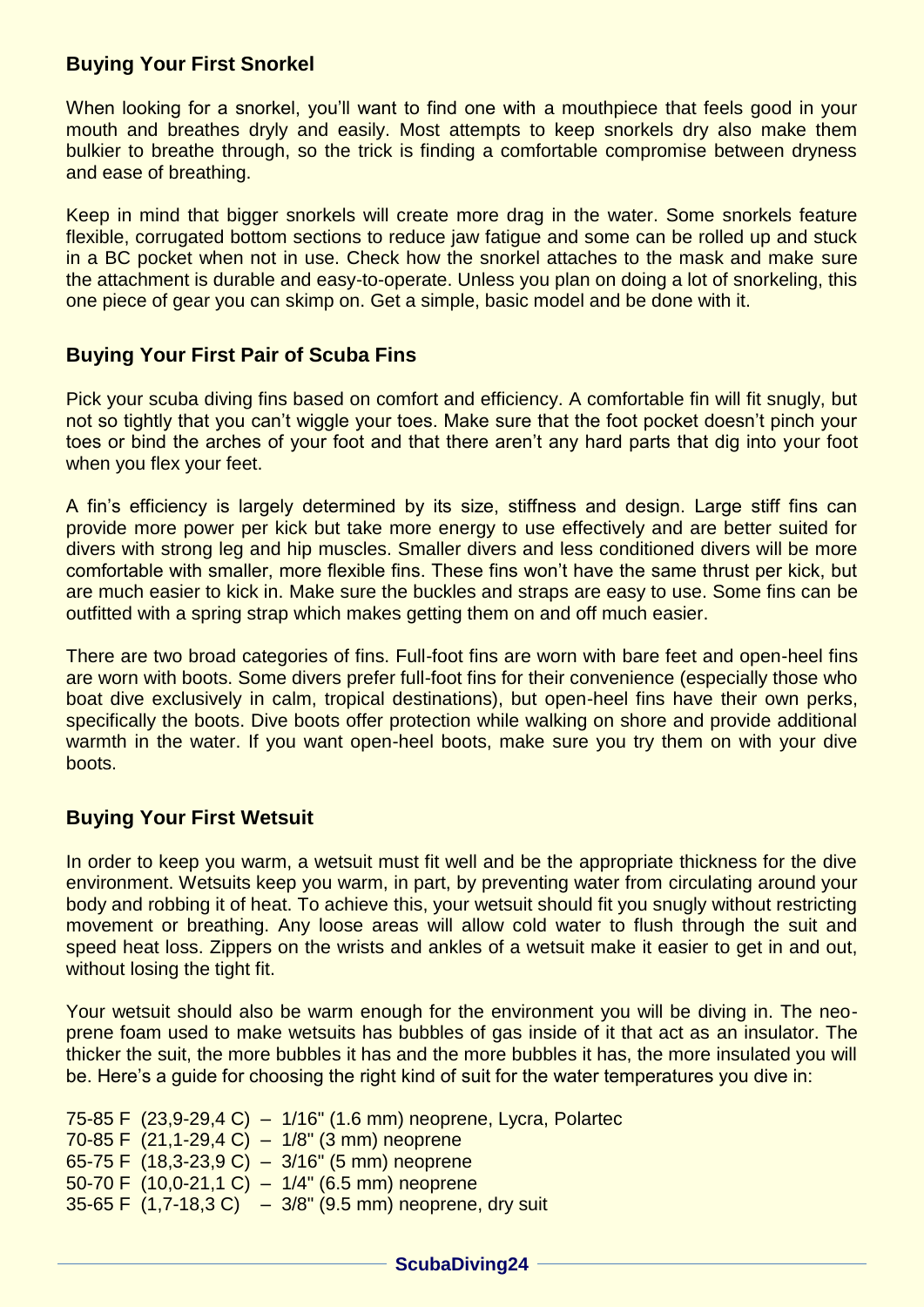Even if the water is warm enough that you could comfortably dive in just your bathing suit, consider wearing a rashguard or dive skin. These thin garments will provide protection from the sun and marine life.

# **Buying Your First Scuba Diving BC**

The BC is a complex piece of dive gear that performs many different functions, but your prime concern should be – as with every other piece of gear – comfort and fit.

Before you try on BCs, wear the exposure suit you'll be diving in most often. You'll want to find a BC that fits snugly but doesn't squeeze you when inflated. Be sure to inflate the BC all the way until the overflow valve vents. It shouldn't restrict your breathing.

While you've got the BC on go ahead and test all of the valves for accessibility and ease of use. Then make sure the adjustments, straps and pockets are easy to reach and use. Check that the inflator hose is easy to reach and extend overhead. Take note of the inflate and deflate buttons and make sure they are easily distinguishable and can be operated with one hand.

Different BCs will be able to support different amounts of weight. Most recreational scuba divers outfitted in a full wetsuit will need between 20 and 40 pounds of buoyant lift.

There are big, plushy, full-featured BCs, minimalist light-weight rigs that are meant for travel and everything in between. Some feature octo-pockets, roll-down cargo pockets, integrated-weight pockets and more. To find out which one fits your style of diving best, try and test out as many different models as you can in real diving situations before buying.

#### **Buying Your First Scuba Diving Regulator**

Before the thought of choosing your own life-support equipment stresses you out, know this: among major-label regulators – the kind sold in dive stores – there is no junk. Even budget regulators can offer high performance.

The best regs can deliver a large volume of air at depth, under heavy exertion and even at low tank pressures. Some regs will have knobs and breathing-adjustment controls to aid this process, so it's important to understand the controls and know how they work.

Evaluate the second stage – the part that goes in your mouth – for comfort. Look for a good comfortable mouthpiece and have your local dive store select hoses of the right length for you. Avoid any regs that seem heavy or hard on your jaw.

Some regs feature additional ports on the first stage – the part on the tank – that provide greater flexibility for routing hoses and attaching accessories, but these can also increase the cost.

You'll want to do your research before investing in this piece of gear. Talk to dive shop personnel and experienced divers and read reviews online. Try as many regulators as you can in real-world diving situations. Breathing a reg in the store tells you nothing about how it will perform underwater.

#### **Buying Your First Dive Computer**

While you should still know how to use your dive tables, a dive computer makes it easy to dive safely within no-decompression limits while increasing your time underwater. Your primary concern should be choosing a computer that is user-friendly.